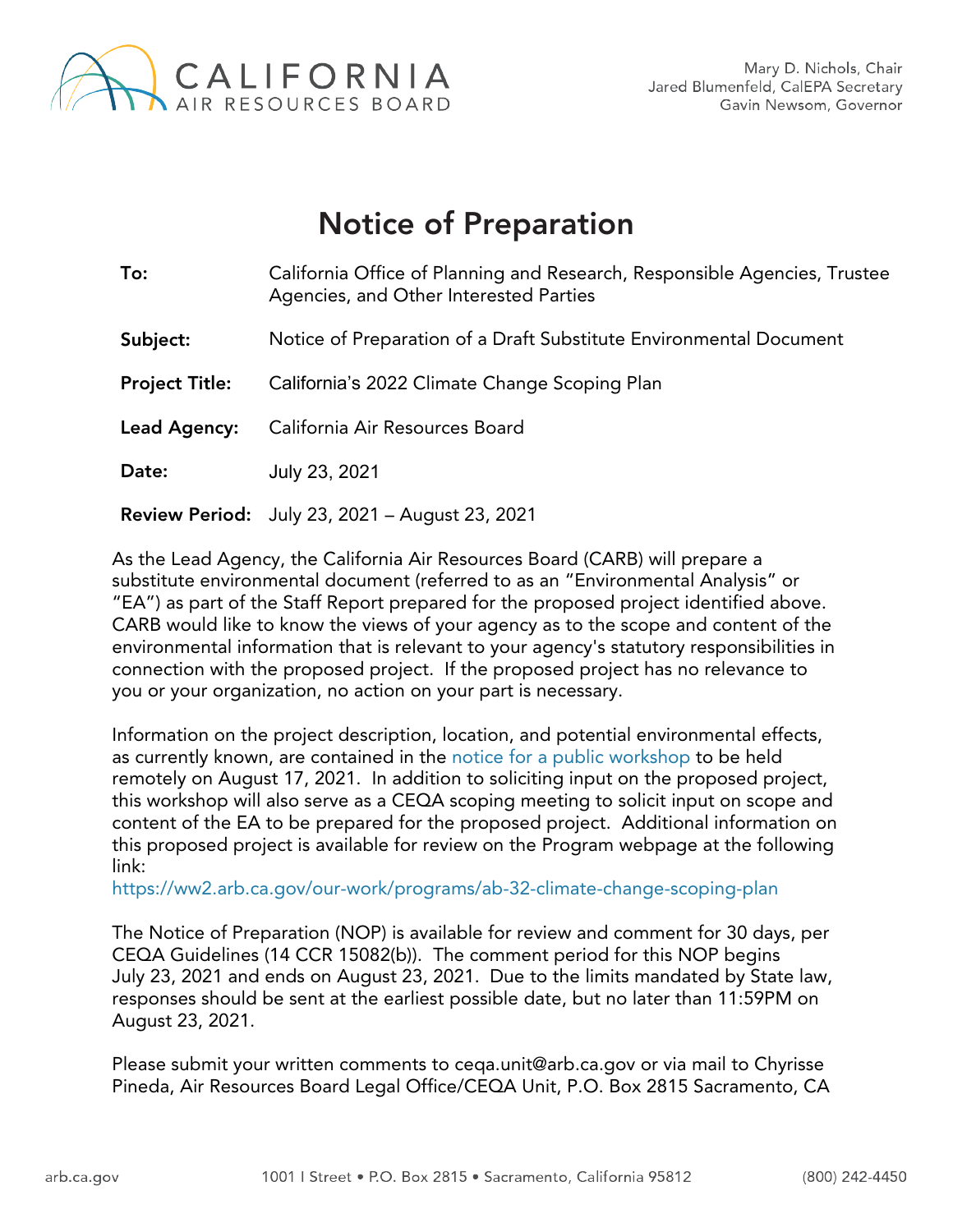California's 2022 Climate Change Scoping Plan July 23, 2021 Page 4

95812-2815. In your response, please indicate the public agency or other entity you represent, and the name and phone number of a contact person.

Date:  $7/23/21$  Signature:

C. Pineda

Chyrisse Pineda Staff Services Analyst California Air Resources Board Legal Office/CEQA Unit P.O. Box 2815 Sacramento, CA 95812-2815 *[ceqa.unit@arb.ca.gov](mailto:CEQA.UNIT@ARB.CA.GOV)*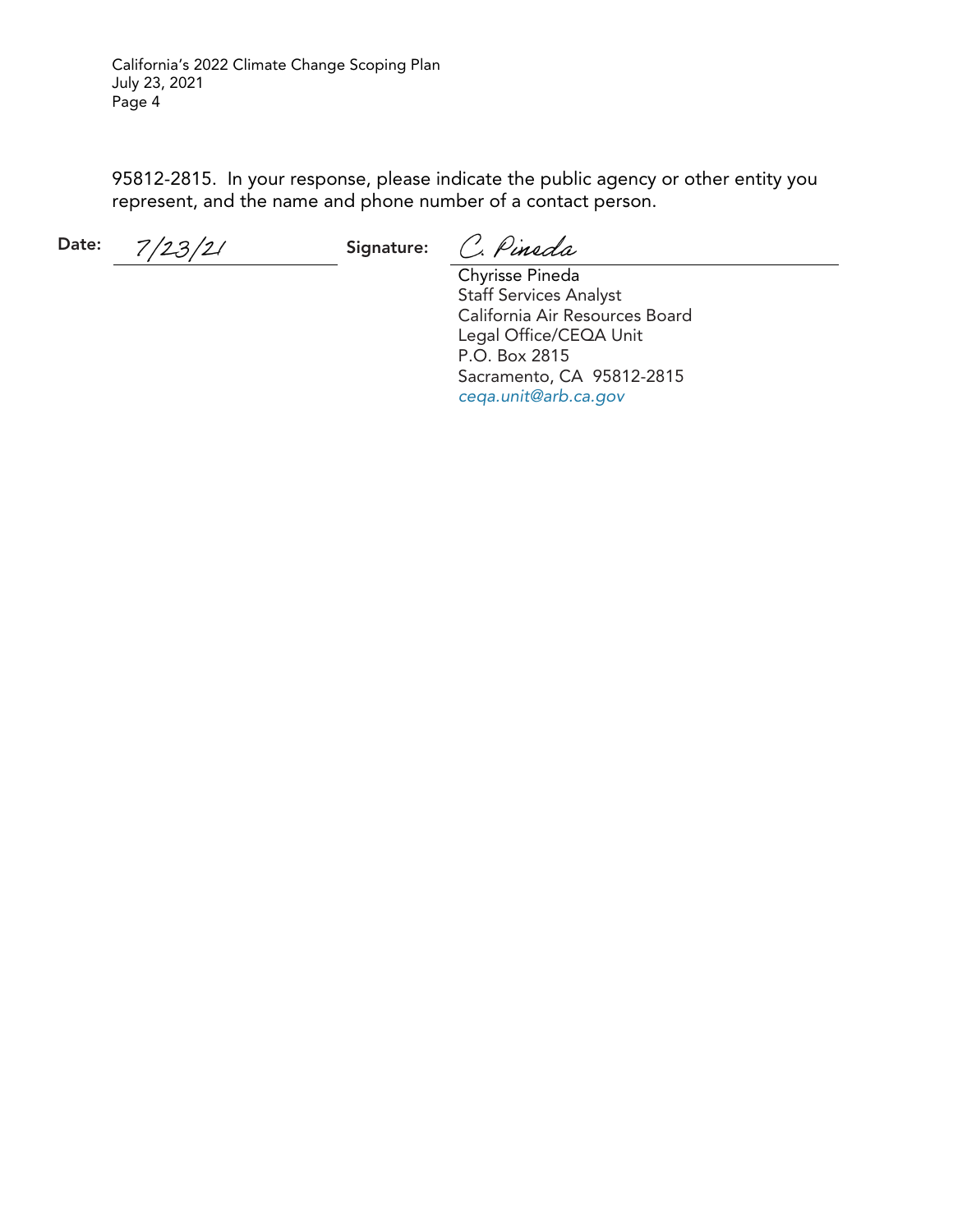## List of Agencies to Review

*Distributed to agencies marked with an "X" below:*

| <b>STATE AGENCIES</b>                                     |                                                    |  |  |
|-----------------------------------------------------------|----------------------------------------------------|--|--|
| Boating & Waterways, Department of                        | <b>区 OEHHA</b>                                     |  |  |
| $\Box$ California Highway Patrol                          | Office of Historic Preservation<br>⊔               |  |  |
| CalRecycle<br>⊠                                           | Office of Emergency Services                       |  |  |
| <b>⊠</b> Caltrans                                         | ⊠ Parks & Recreation, Department of                |  |  |
| <b>Caltrans Planning</b><br>⊠                             | <b>EX</b> Pesticide Regulation, Department of      |  |  |
| <b>Coastal Commission</b><br>×                            | <b>Public Utilities Commission</b><br>$\mathsf{X}$ |  |  |
| Conservation, Department of -- Oil, Gas &<br>$\mathsf{X}$ | ⊔<br>Regional Water Quality Control Board #_       |  |  |
| <b>Geothermal Resources</b>                               | <b>区 Resources Agency</b>                          |  |  |
| <b>Delta Protection Commission</b><br>Ι×Ι                 | SF Bay Conservation & Development                  |  |  |
| <b>区 Energy Commission</b>                                | Commission                                         |  |  |
| <b>⊠</b> Fish & Wildlife, Department of                   | <b>⊠</b> State Lands Commission                    |  |  |
| ⊠ Food & Agriculture, Department of                       | <b>EXI</b> State Water Resources Control Board     |  |  |
| Forestry and Fire Protection, Department of<br>⊠          | <b>EXI</b> Tahoe Regional Planning Agency          |  |  |
| Health Services, Department of                            | ⊠ Toxic Substances Control, Department of          |  |  |
| Housing & Community Development<br>⊠                      | University of California<br>⊔                      |  |  |
| Integrated Waste Management Board<br>$\boxtimes$          | <b>⊠</b> Water Resources, Department of            |  |  |
| Native American Heritage Commission<br>図                  | <b>E</b> Building Standards Commission             |  |  |
| California Environmental Protection Agency<br>⊠           | <b>EXI</b> Department of Public Health             |  |  |
| <b>EX</b> Department of General Services                  | <b>EXI</b> Tahoe Nature Conservancy                |  |  |
| <b>EXI</b> Strategic Growth Council                       | <b>EXI</b> Sierra Nevada Nature Conservancy        |  |  |
| ⊠ California High Speed Rail Authority                    | <b>⊠</b> Delta Conservancy                         |  |  |
| ⊠ Department of Conservation - Division of                | ப<br>Other:                                        |  |  |
| <b>Land Resource Protection</b>                           |                                                    |  |  |
| <b>AIR DISTRICTS</b>                                      |                                                    |  |  |
| ⊠ Amador County APCD                                      | ⊠ Monterey Bay Unified APCD                        |  |  |
| ⊠ Antelope Valley AQMD                                    | North Coast Unified AQMD<br>$\vert x \vert$        |  |  |
| Bay Area AQMD<br>図                                        | Northern Sierra AQMD<br>$\mathbf{X}$               |  |  |
| <b>Butte County AQMD</b><br>$\boxtimes$                   | Northern Sonoma County APCD<br>⊠                   |  |  |
| <b>Calaveras County APCD</b><br>⊠                         | <b>Placer County APCD</b><br>区                     |  |  |
| Colusa County APCD<br>⊠                                   | Sacramento Metropolitan AQMD<br>⊠                  |  |  |
| County of El Dorado AQMD<br>⊠                             | San Diego County APCD<br>$\mathbf{x}$              |  |  |
| ⊠ Eastern Kern APCD                                       | ⊠ San Joaquin Valley APCD                          |  |  |
| ⊠ Feather River AQMD                                      | ⊠ San Luis Obispo County APCD                      |  |  |
| <b>Glenn County APCD</b><br>⊠                             | Santa Barbara County APCD<br>⊠                     |  |  |
| Great Basin Unified APCD<br>⊠                             | Shasta County AQMD<br>⊠                            |  |  |
| <b>Imperial County APCD</b><br>⊠                          | Siskiyou County APCD<br>⊠                          |  |  |
| Lake County AQMD<br>⊠                                     | South Coast AQMD<br>⊠                              |  |  |
| Lassen County APCD<br>⊠                                   | <b>Tehama County APCD</b><br>⊠                     |  |  |
| Mariposa County APCD<br>⊠                                 | <b>Tuolumne County APCD</b><br>⊠                   |  |  |
| Mendocino County AQMD<br>⊠                                | <b>Ventura County APCD</b><br>図                    |  |  |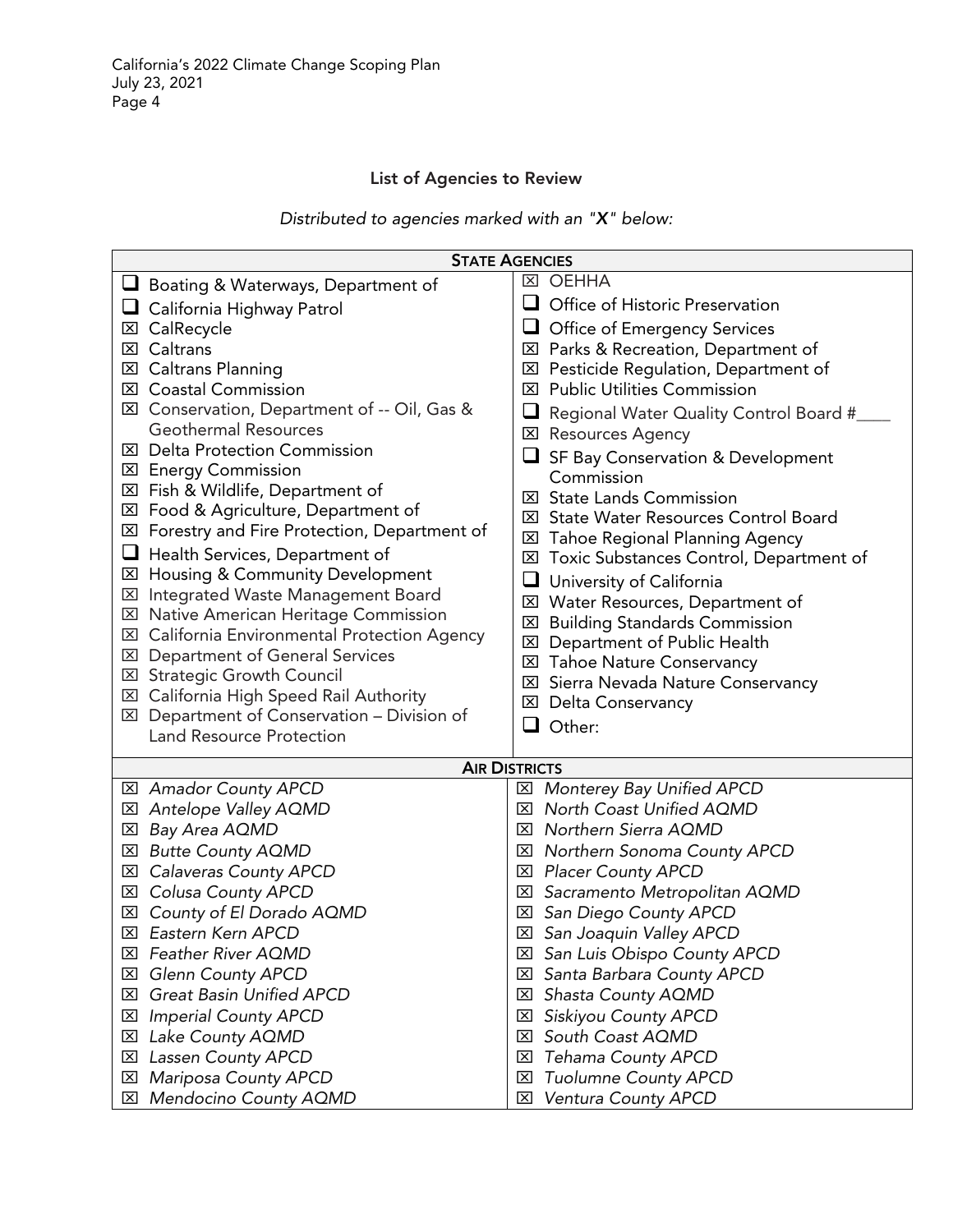| ⊠ Modoc County APCD             | Yolo-Solano AQMD<br>⊠⊦ |  |  |
|---------------------------------|------------------------|--|--|
| ⊠ Mojave Desert AQMD            |                        |  |  |
| <b>OTHER INTERESTED PARTIES</b> |                        |  |  |
|                                 |                        |  |  |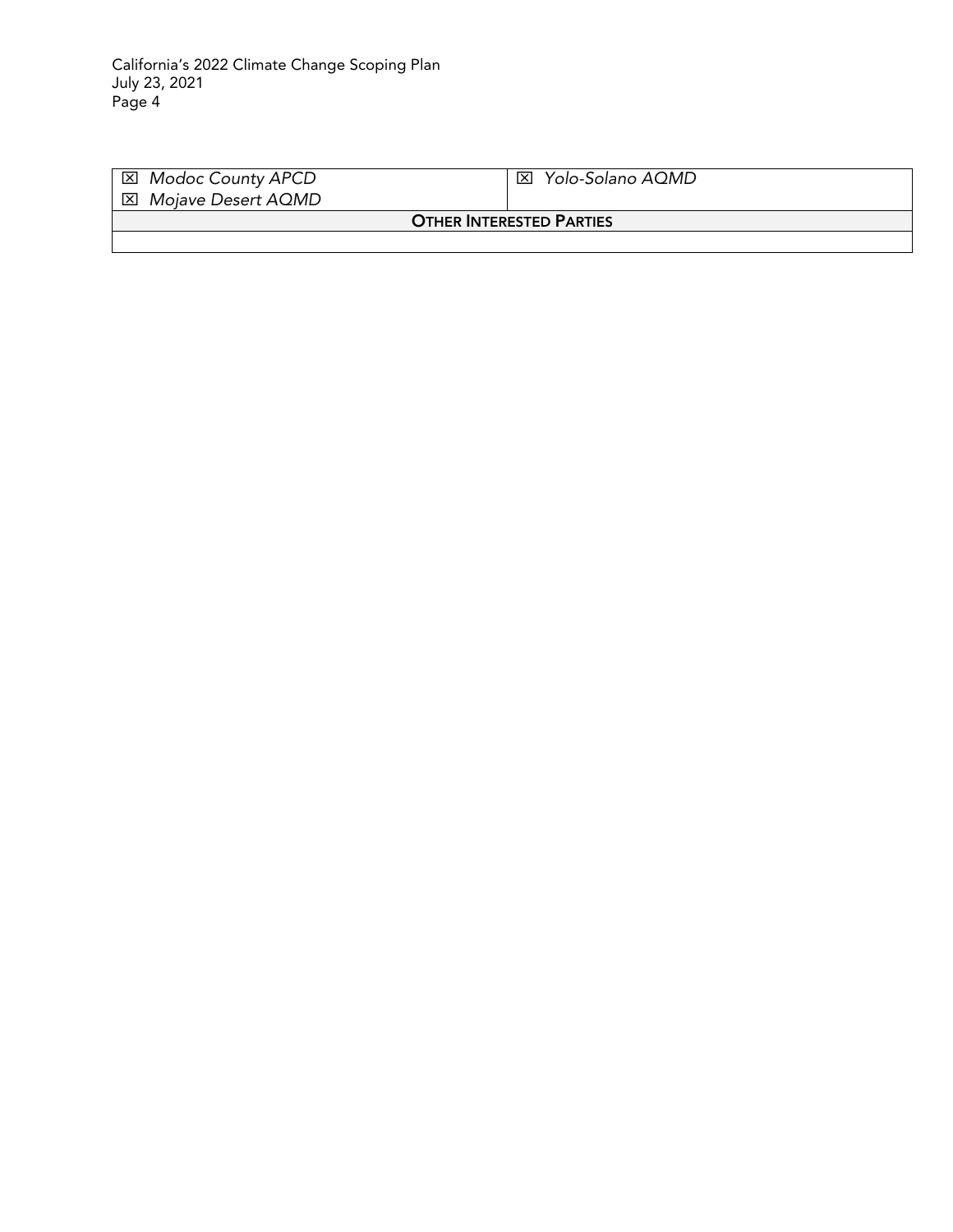

## PROJECT DESCRIPTION AND ENVIRONMENTAL EFFECTS

A copy of an Initial Study is not attached because CARB complies with the California Environmental Quality Act (CEQA) through its regulatory program certified by the California Secretary for Natural Resources under Public Resources Code section 21080.5 (14 CCR 15251(d)). Public agencies with certified regulatory programs are exempt from certain CEQA requirements, including but not limited to, preparing environmental impact reports, negative declarations, and initial studies (14 CCR 15250).

The Environmental Analysis (EA) will evaluate the potential for impacts to the environment as a result of the proposed project: California's 2022 Climate Change Scoping Plan (2022 Scoping Plan Update). The project and the nature of potential impacts that could result from the project are described below.

**PROJECT TITLE:** 

California's 2022 Climate Change Scoping Plan

• PROJECT LOCATION:

The project has statewide applicability.

**PROJECT DESCRIPTION:** 

In 2006, the Legislature passed the California Global Warming Solutions Act of 2006 [Assembly Bill 32 (AB 32)], which created a comprehensive, multi-year program to reduce greenhouse gas (GHG) emissions in California. AB 32 required CARB to, among other things, develop a Scoping Plan that describes the approach California will take to reduce GHG emissions to achieve 1990 levels by 2020, and to update the Scoping Plan at least once every five years. The initial Scoping Plan was approved by the Board in 2008. The first update to the Scoping Plan was approved in 2014 and built upon the initial Scoping Plan with new strategies and set the groundwork to reach long-term goals set forth in Executive Orders S-3-05 and B-16-2012. The 2017 Scoping Plan Update laid out a cost-effective and technologically feasible path to achieve a 40 percent reduction in GHG emissions from 1990 levels by 2030, as required by Senate Bill 32 (SB 32*).*

The 2022 Scoping Plan Update will assess progress towards achieving the SB 32 2030 target and lay out a path to eliminate new internal combustion passenger vehicles by 2035 (Executive Order N-79-20), include natural and working lands in supporting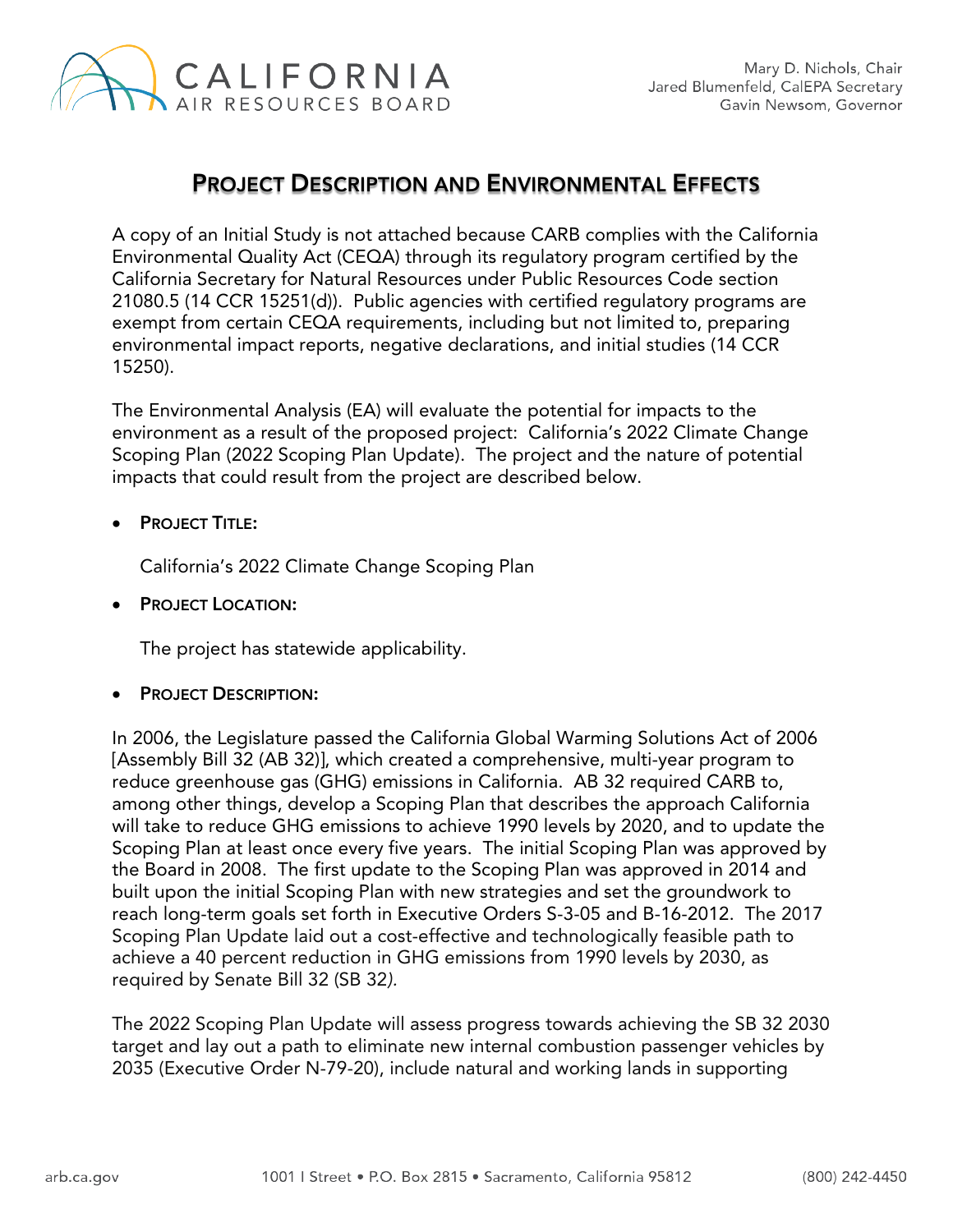California's 2022 Climate Change Scoping Plan July 23, 2021 Page 4

carbon neutrality (Executive Order N-82-20), phase out in-state oil extraction by 2045<sup>[1](#page-5-0)</sup>, and evaluate how to achieve statewide carbon neutrality on both 2035 and 2045 time scales. [2](#page-5-1) The State achieved its 2020 target four years earlier than mandated. Achieving carbon neutrality will bring a number of changes to California, including moving the State away from fossil fuel combustion in a manner that supports job retention and creation as California makes a just transition towards a clean energy economy.

## PROBABLE ENVIRONMENTAL EFFECTS:

The EA will evaluate the potential for impacts on the environmental resource areas found in Appendix G of the CEQA Guidelines*.* The evaluation of environmental impacts will provide a programmatic level of environmental review (CCR 14 Section 15168). The environmental review is considered to be programmatic because it analyzes a plan that proposes a series of activities that could be carried out under the same or similar authorizing statutory or regulatory authority, having generally similar environmental effects that can be mitigated in similar ways (15 CCR 15168). Use of a program document allows for several advantages, including: a more exhaustive consideration of effects and alternatives than would be practical for an individual action; avoidance of duplicative consideration of basic policy considerations; and consideration of cumulative impacts that might be slighted in a case-by-case analysis. The analysis will address broadly defined types of impacts or actions that may be taken by others in the future as a result of California's 2022 Climate Change Scoping Plan.

The proposed project would have beneficial impacts related to GHG emissions in the State. Potential adverse impacts would be associated with the reasonably foreseeable compliance responses related to the 2022 Scoping Plan Update, which may include but are not limited to: construction of new facilities; modification of existing facilities; installation of energy efficient and/or electric equipment and appliances; increased renewable energy generation, including wind and solar facilities; reductions in shortlived climate pollutants; changes in land use or management for forests, agriculture, or other landscapes; increased biofuel production; introduction of new zero emission vehicles and increases in demand for associated minerals and materials; new charging, fueling, and electrical infrastructure; and new carbon dioxide removal technologies and practices.

The reasonably foreseeable compliance responses associated with California's 2022 Climate Change Scoping Plan could potentially adversely or beneficially affect the following resource areas, which will be further evaluated in the EA:

<span id="page-5-0"></span><sup>1</sup> *[Governor Newsom Takes Action to Phase Out Oil Extraction in California | California Governor](https://www.gov.ca.gov/2021/04/23/governor-newsom-takes-action-to-phase-out-oil-extraction-in-california/)*

<span id="page-5-1"></span><sup>2</sup> *[CARB-Letter\\_07.09.2021.pdf](https://www.gov.ca.gov/wp-content/uploads/2021/07/CARB-Letter_07.09.2021.pdf)* and Executive Order B-55-18.